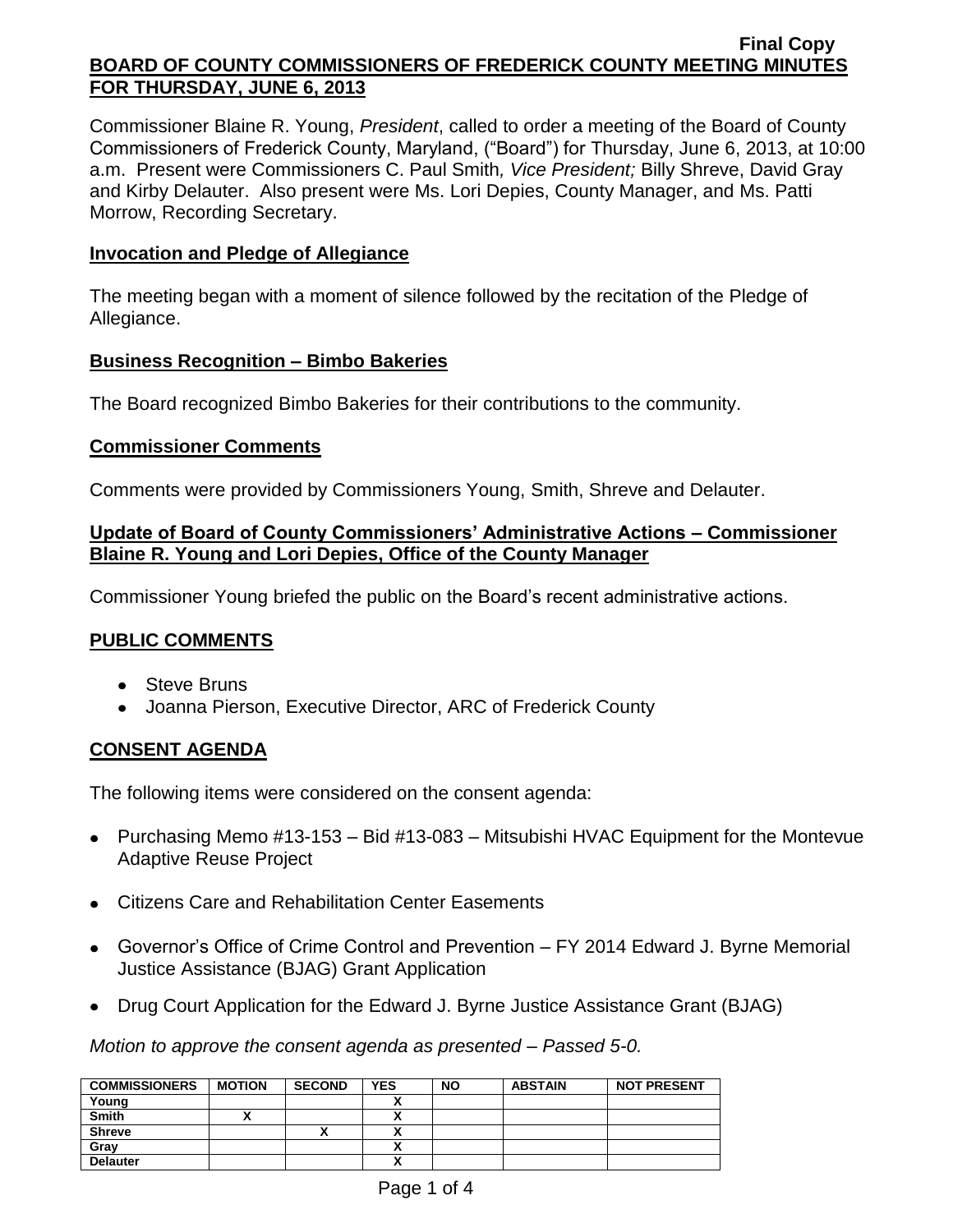### **WORKSESSION**

## **Appointments/Reappointments to Boards/Commissions – Joyce Grossnickle, Office of the County Manager**

#### Affordable Housing Council

There was no public comment received.

*Motion to appoint Ms. Patricia Motter to serve a term to expire June 30, 2014 – Passed 5-0.*

| <b>COMMISSIONERS</b> | <b>MOTION</b> | <b>SECOND</b> | <b>YES</b> | <b>NO</b> | <b>ABSTAIN</b> | <b>NOT PRESENT</b> |
|----------------------|---------------|---------------|------------|-----------|----------------|--------------------|
| Young                |               |               |            |           |                |                    |
| <b>Smith</b>         |               |               |            |           |                |                    |
| <b>Shreve</b>        |               |               |            |           |                |                    |
| Gray                 |               |               |            |           |                |                    |
| <b>Delauter</b>      |               |               | ~          |           |                |                    |

#### Human Relations Commission

There was no public comment received.

*Motion to reappoint Mr. Adeyemi Adeoye and Ms. Angela Spencer to serve three-year terms to become effective July 1, 2013, and to expire June 30, 2016; and to appoint Ms. W. Blair Pettrey to serve a term to expire June 30, 2013, and to serve a full three-year term to become effective July 1, 2013, and to expire June 30, 2016 – Passed 5-0.*

| <b>COMMISSIONERS</b> | <b>MOTION</b> | <b>SECOND</b> | <b>YES</b> | NO | <b>ABSTAIN</b> | <b>NOT PRESENT</b> |
|----------------------|---------------|---------------|------------|----|----------------|--------------------|
| Young                |               |               |            |    |                |                    |
| <b>Smith</b>         |               |               |            |    |                |                    |
| <b>Shreve</b>        |               |               |            |    |                |                    |
| Grav                 |               |               |            |    |                |                    |
| <b>Delauter</b>      |               |               |            |    |                |                    |

Transportation Services Advisory Council

There was no public comment received.

*Motion to reappoint Mr. David Lingg to serve a three-year term to become effective July 1, 2013, and to expire June 30, 2016 – Passed 4-0-1.*

| <b>COMMISSIONERS</b> | <b>MOTION</b> | <b>SECOND</b> | <b>YES</b> | <b>NO</b> | <b>ABSTAIN</b> | <b>NOT PRESENT</b> |
|----------------------|---------------|---------------|------------|-----------|----------------|--------------------|
| Young                |               |               |            |           |                |                    |
| <b>Smith</b>         |               |               | `          |           |                |                    |
| <b>Shreve</b>        |               |               |            |           |                |                    |
| Gray                 |               |               | ^          |           |                |                    |
| <b>Delauter</b>      |               |               |            |           |                |                    |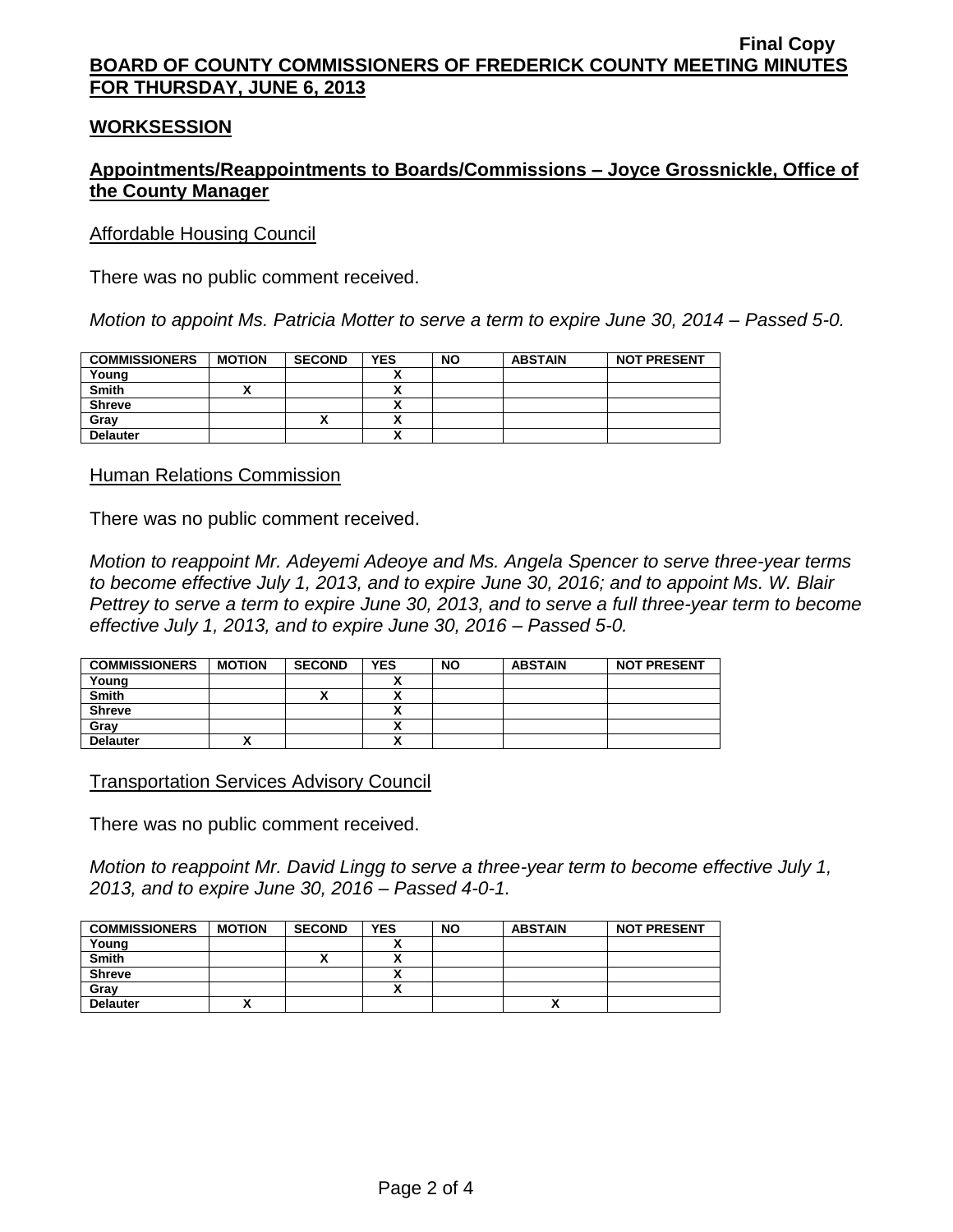### **ADMINISTRATIVE BUSINESS**

## **Kingsbrook Planned Unit Development (PUD) Ordinance for Signature Purposes (Public Hearing Held 4/16/13) – Michael Chomel, Office of the County Attorney**

Mr. Chomel presented the ordinance for signatures.

*No action was taken.*

#### **National Fish and Wildlife Foundation Innovative Nutrient and Sediment Grant – Shannon Moore, Community Development Division**

Ms. Moore presented the grant request.

Mr. Robert Shen, Public Works Division, commented on the gravel road resurfacing project.

*Motion to approve the grant as presented – Passed 5-0.*

| <b>COMMISSIONERS</b> | <b>MOTION</b> | <b>SECOND</b> | <b>YES</b> | <b>NO</b> | <b>ABSTAIN</b> | <b>NOT PRESENT</b> |
|----------------------|---------------|---------------|------------|-----------|----------------|--------------------|
| Young                |               |               |            |           |                |                    |
| <b>Smith</b>         |               |               |            |           |                |                    |
| <b>Shreve</b>        |               |               |            |           |                |                    |
| Gray                 |               | ́             |            |           |                |                    |
| <b>Delauter</b>      |               |               |            |           |                |                    |

### **Adoption of the FY 2014 Operating and Capital Budgets and Approval of the FY 2014 – 2019 Capital Improvements Program (CIP) – Regina Howell, Budget Office, Office of the County Manager**

Ms. Howell presented the proposed budgets.

It was requested to vote separately on the capital and operating budgets.

*Motion to adopt the Operating Budget for FY 2014 – Passed 4-1.*

| <b>COMMISSIONERS</b> | <b>MOTION</b> | <b>SECOND</b> | <b>YES</b> | <b>NO</b> | <b>ABSTAIN</b> | <b>NOT PRESENT</b> |
|----------------------|---------------|---------------|------------|-----------|----------------|--------------------|
| Young                |               |               |            |           |                |                    |
| <b>Smith</b>         |               |               |            |           |                |                    |
| <b>Shreve</b>        |               |               | ↗          |           |                |                    |
| Grav                 |               |               |            |           |                |                    |
| <b>Delauter</b>      |               |               | .,<br>^    |           |                |                    |

(A copy of the approved/adopted ordinance can be obtained in the County Manager's Office or from the county's website, [www.FrederickCountyMD.gov.](http://www.frederickcountymd.gov/))

*Motion to adopt the Capital Budget for FY 2014 – Passed 5-0.*

| <b>COMMISSIONERS</b> | <b>MOTION</b> | <b>SECOND</b> | <b>YES</b> | <b>NO</b> | <b>ABSTAIN</b> | <b>NOT PRESENT</b> |
|----------------------|---------------|---------------|------------|-----------|----------------|--------------------|
| Young                |               |               |            |           |                |                    |
| <b>Smith</b>         |               | ^             |            |           |                |                    |
| <b>Shreve</b>        |               |               |            |           |                |                    |
| Gray                 |               |               |            |           |                |                    |
| <b>Delauter</b>      |               |               |            |           |                |                    |